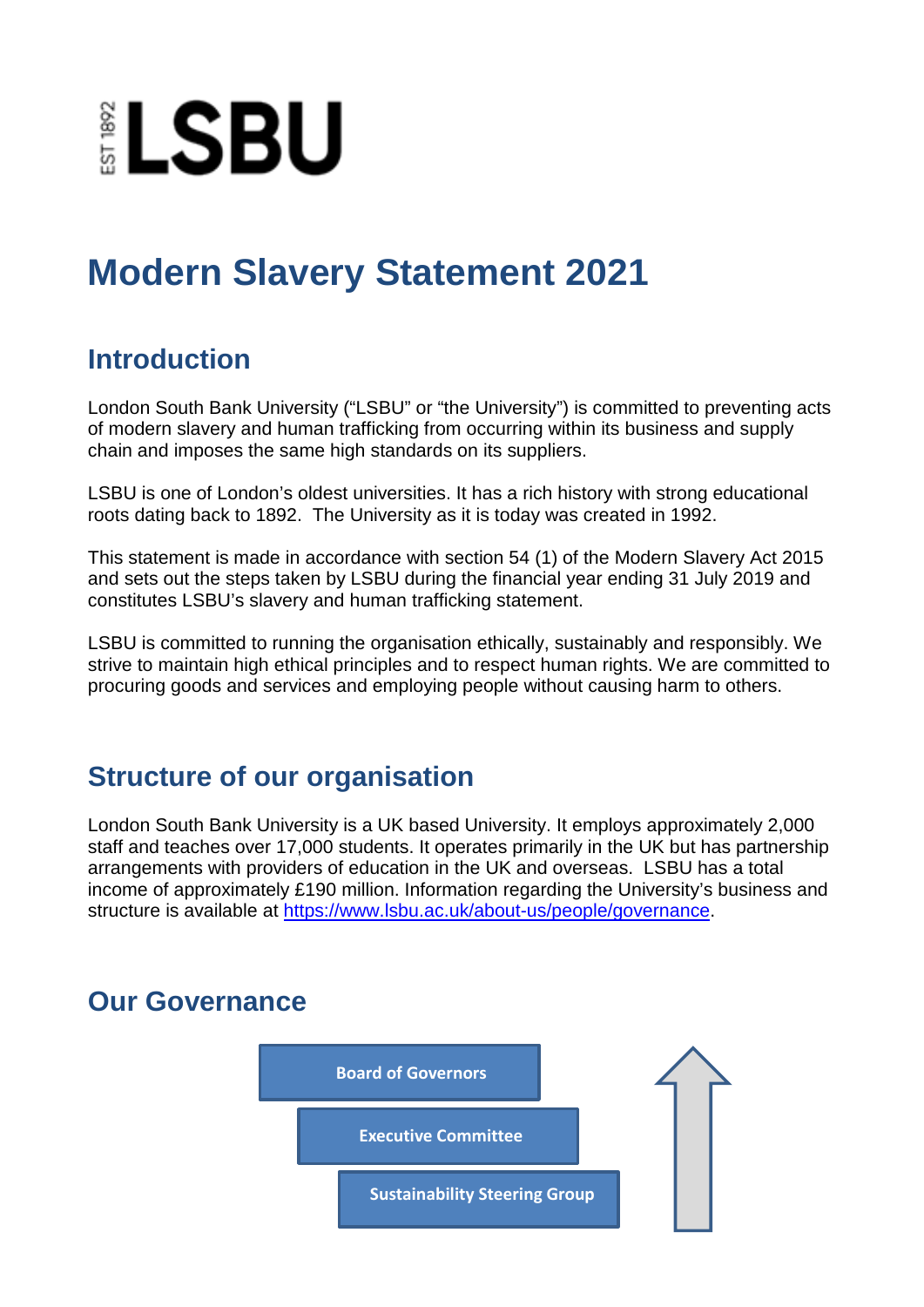The Sustainability Steering Group is responsible for the oversight, development and ongoing monitoring of the University environmental and sustainability strategy and overall direction. Work within this area is the reported to the University's Executive Committee.

#### **Our spend categories and those that present risks of human rights abuses**

The principal categories which the University deems as carrying significant risks are security, catering, cleaning, IT, laboratory consumables, uniforms and workwear. The University deems the corresponding source countries to be as follows:

| Category                        | <b>Country</b>                             |
|---------------------------------|--------------------------------------------|
|                                 |                                            |
| Security and Reception services | <b>United Kingdom</b>                      |
| <b>Catering services</b>        | <b>United Kingdom</b>                      |
| <b>Cleaning services</b>        | <b>United Kingdom</b>                      |
| Laboratory consumables          | Malaysia, Indonesia, India, Pakistan       |
| <b>IT Equipment*</b>            | East Asia, China, Eastern Europe, Mexico   |
| Uniforms/Workwear               | UK, Indonesia, Malaysia, China, Bangladesh |

\*Due to the complexity of the IT supply chain the list of countries is not definitive and there are likely to be other countries where the equipment is manufactured.

# **Due diligence and compliance**

The University is a member of the London Universities Procurement Consortium (LUPC), which is a non-profit professional buying organisation. LUPC is a member of Procurement England Limited (PEL). These bodies have together published a shared Sustainability Policy to which all PEL member consortia are committed.

LUPC has also published its own Slavery and Human Trafficking Statement setting out its position with regard to modern slavery and human trafficking.

The University also purchases via the APUC, NEUPC, SUPC, NWUPC consortia and via Crown Commercial Services which have also published their own Slavery and Human Trafficking Statements.

The University is an affiliate member of Electronics Watch. Electronics Watch is an independent monitoring organisation that assists public sector buyers to protect labour rights and improve working conditions for an estimated 18 million workers in their global electronic supply chains more effectively than any single public buyer sector could accomplish on its own.

The University procures IT equipment though the LUPC led national electronics framework agreement for Desktop and Notebook PCs, which includes model Electronics Watch contract clauses. The University affiliate membership allows the use of the same clauses, resources and information to work with suppliers to improve conditions for electronics workers globally.